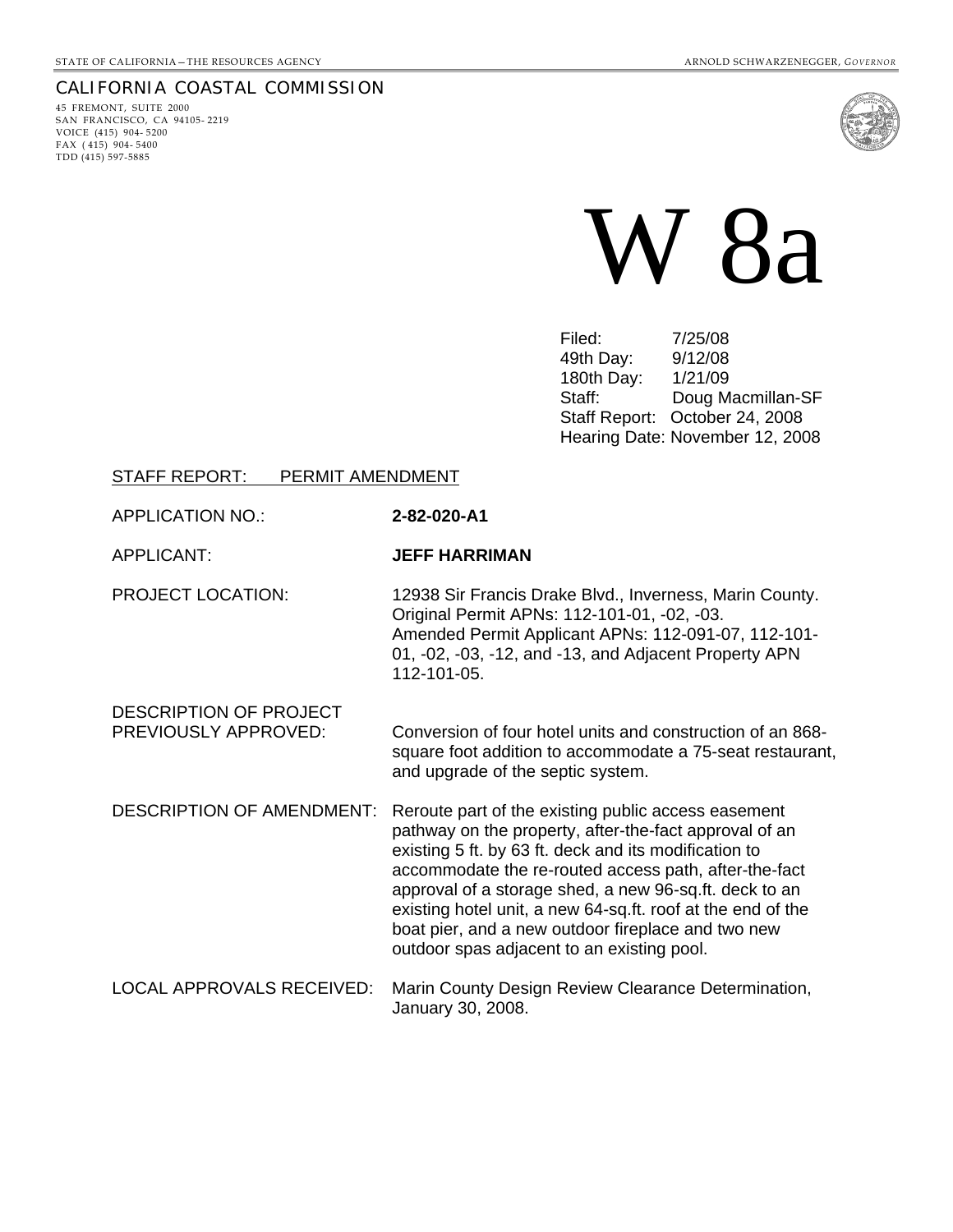$\overline{a}$ 

## SUMMARY OF STAFF RECOMMENDATION:

Staff recommends that the Commission, after public hearing, approve with conditions the amendment request to modify the existing public access easement by routing the easement path around unpermitted development that has encroached into the easement, provide after the fact approval for a deck, storage shed, and propane tank that encroach into the existing easement area, and approve other new development, including a new 64-square foot roof at the end of the boat pier, a new outdoor fireplace and two new outdoor spas adjacent to an existing pool.

The amendment proposes to resolve violations on the property in the form of encroachment onto the access pathway by an unpermitted storage shed and deck on one of the hotel units fronting Tomales Bay.

Staff recommends after-the-fact approval of the shed, deck, and propane tank and the rerouting of the easement around the shed and onto the deck, on stairs to the north and south of the boat ramp, and around the propane tank and along the driveway. Re-routing the easement around and onto these developments would not hinder the ability of the public to access the beach or walk along the beach. Re-routing of the easement will facilitate the opening of the easement by the County of Marin Parks and Open Space division.

The other new development requested in the amendment consisting of a new 96-sq.ft. wooden deck addition to an existing hotel unit, a new outdoor fireplace and two new outdoor spas on the existing pool deck, and a new 64-sq.ft. roof at the end of the boat pier, involve minor additions to existing facilities at the resort that do not raise coastal act issues. The addition to the end of the pier is a small, open, flat-roofed structure intended to provide a small area of shade. Its wood and green metal materials match the rest of the resort development. It does not increase the shading of the surface of Tomales Bay and as viewed from the Bay would be an insignificant addition.

The principal issue raised by the amendment application is public access. As conditioned, staff believes that the project is consistent with the Coastal Act.

# STAFF NOTES

1. PROCEDURE AND BACKGROUND: Section 13166 of Title 14 of the California Code of Regulations states that the Executive Director shall reject an amendment request if it lessens or avoids the intent of the approved permit unless the applicant presents newly discovered material information, which he or she could not, with reasonable diligence, have discovered and produced before the permit was granted. Re-routing the easement would not hinder the ability of the public to access the beach or walk along the beach. Re-routing of the easement will facilitate the opening of the easement by the County of Marin Parks and Open Space division.

Section 13253 (b) states in part that a permit shall be required for any improvement located seaward of the mean high tide line because of the risk of adverse environmental effect.

The proposed amendment would perfect the access trail as required in the original permit and the applicant has been cooperative toward that end.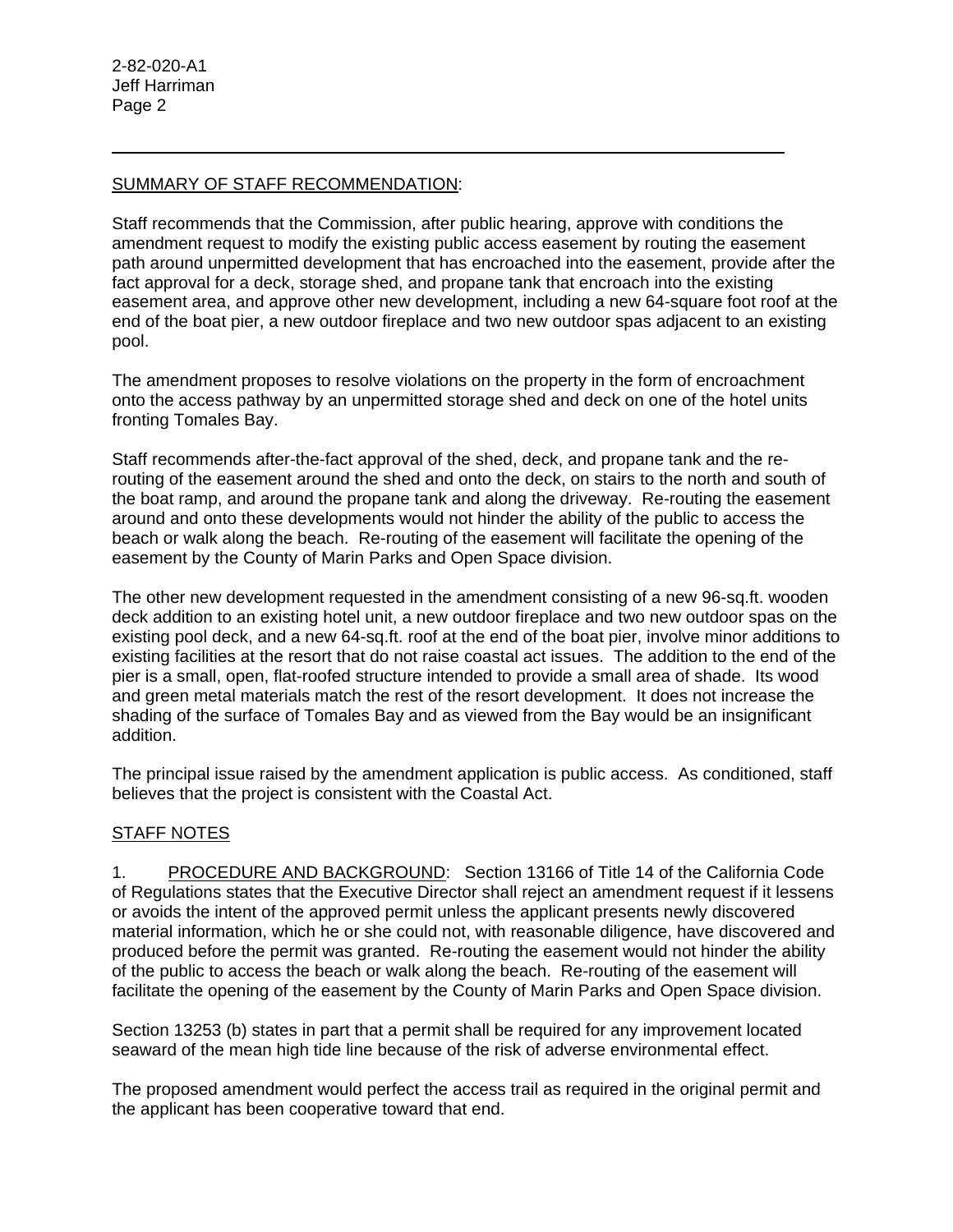l

2. STANDARD OF REVIEW: The proposed project is located entirely within the Commission's retained permit jurisdictional area. Therefore, the standard of review is the Coastal Act.

# **I. MOTION, STAFF RECOMMENDATION AND RESOLUTION:**

The staff recommends that the Commission adopt the following resolution:

## **1. Motion:**

## **"I move that the Commission approve the amendment to Coastal Development Permit No. 2-82-020-A1 pursuant to staff recommendation."**

## 2. Staff Recommendation of Approval:

 Staff recommends a **YES** vote, resulting in adoption of the following resolution and findings. The motion passes only by affirmative vote of a majority of the Commissioners present.

## 3. Resolution to Approve Permit Amendment:

The Commission hereby approves the amendment to the coastal development permit, subject to the conditions below, on the grounds that the proposed development with the proposed amendment will be in conformity with the provisions of Chapter 3 of the California Coastal Act of 1976, is located between the sea and the first public road nearest the shoreline and is in conformance with the public access and public recreation policies of Chapter 3 of the Coastal Act, and will not have any significant adverse impacts on the environment within the meaning of the California Environmental Quality Act.

# II. **STANDARD CONDITIONS**

**NOTE:** All standard conditions No. 1 - 7 attached to the previously approved permit (2-82-020) shall remain in effect and are attached in **Exhibit 1** and incorporated herein.

# III. **SPECIAL CONDITIONS**

**Special Conditions 9, 10, and 11 of the original permit shall remain in full force and effect. Special Condition No. 8 of the original permit is amended as indicated below. A new Special Condition 12, 13, 14, and 15 are added as indicated below.** 

# **Special Condition No. 8**

Grant of Revised Access Easement by Harriman Over APNs 112-091-07, 112-101-01, -02, -03, -12, and -13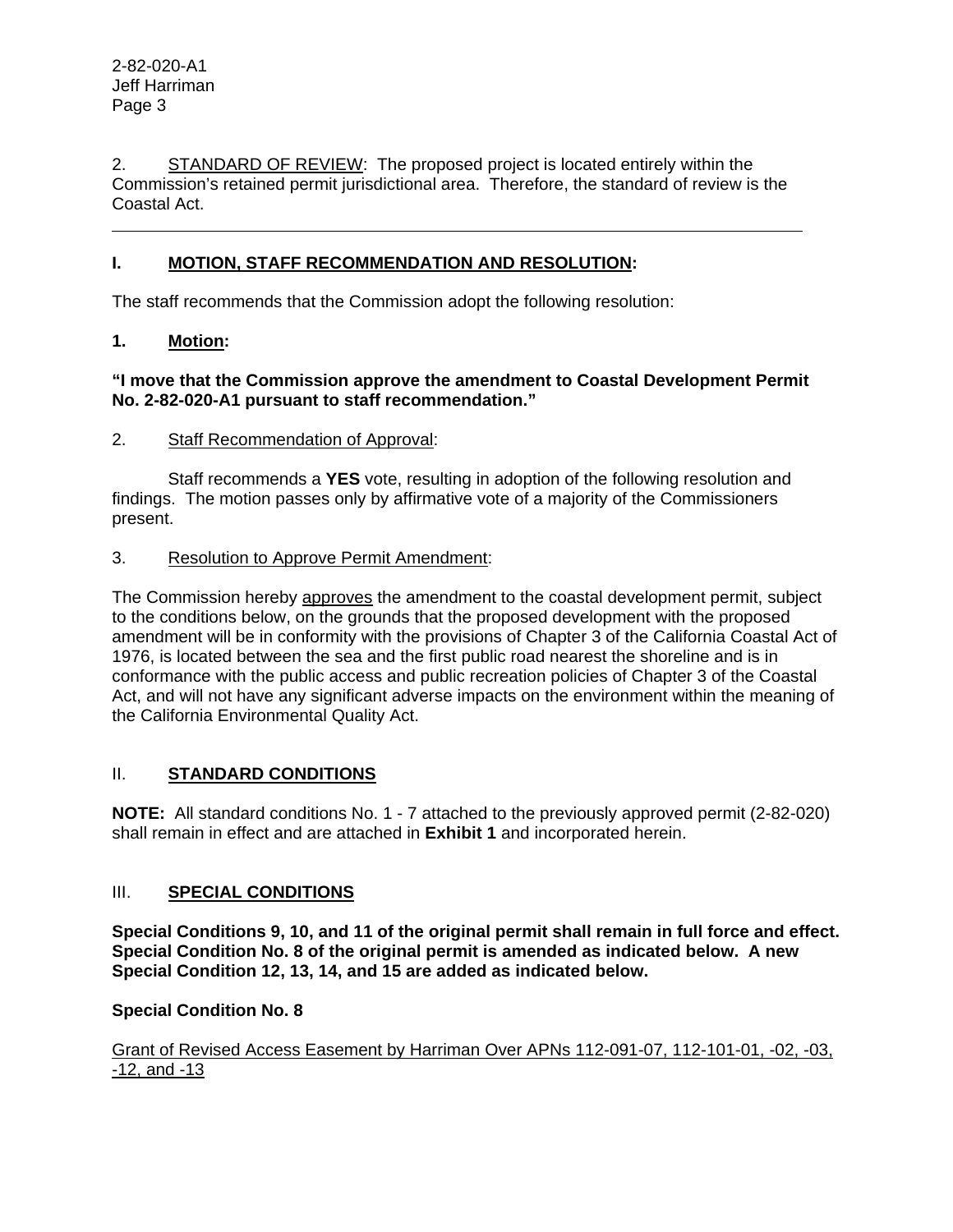Prior to issuance of the Coastal Development Permit, the applicant shall submit evidence, in a form and content acceptable to the Executive Director, that an amendment to the easement required pursuant to Special Condition 8 of the original permit has been executed and recorded by the applicant granting to the County of Marin on behalf of the people of the State of California a public access easement for public pedestrian access and passive recreational use to and along the shoreline as generally depicted on Exhibit 2. The public access easement shall be revised as generally depicted on Exhibit 2 to include a vertical access pathway 8 feet in width that begins at the junction of the southern corner of APN 112-101-13 at the edge of Sir Francis Drake Boulevard and continues northeast along the property boundary, turns east onto a portion of the adjacent property owned by the Inverness Foundation, turns west back onto the applicant's property, and continues northeast along the property boundary to the mean high tide line of Tomales bay. The easement shall also include a lateral access pathway 5 feet in width which is routed onto the deck bayward of units #31 - 34, around the perimeter of the marina breakwater and across the existing deck of the restaurant, then descends steps from the restaurant deck to the south side of the boat ramp, continues northeast across the ramp, and ascends stairs on the north side of boat ramp to the deck at the landward end of the boat pier and shall include all sandy beaches. The easement shall also include a pathway 8 feet in width running from the northern end of the lateral accessway southwest along the property boundary and south along the existing driveway to Sir Francis Drake Boulevard.

The recorded easement document shall include a formal legal description of the entire property and a metes and bounds legal description and graphic depiction, prepared by a licensed surveyor, of the public access easement, as generally shown on Exhibit 2. The grant of easement shall be recorded free of prior liens and encumbrances that the Executive Director determines may affect the interest being conveyed, and shall run with the land in favor of the people of the State of California, binding all successors and assigns.

The recorded document(s) described above shall reflect the following restrictions:

(a) No development, as defined in Section 30106 of the Coastal Act, shall occur within the public access easement area except for the following development:

i) the installation and maintenance of signs as are necessary to direct the public along the easement;

ii) improvements to the easement path such as grading, tree trimming or removal if approved by a Coastal Development Permit;

iii) maintenance and repair of the approved development within the easement area if approved by a CDP where a CDP is required.

# **Special Condition No. 12**

## Grant of Access Easement by Inverness Foundation Over APN 112-101-05

Prior to issuance of a Coastal Development Permit, the applicant shall submit evidence, in a form and content approved in writing by the Executive Director, that the Inverness Foundation has dedicated to the County of Marin an easement for public pedestrian access and passive recreational use over that portion of APN 112-101-05 which borders the subject property as generally shown on Exhibit 2.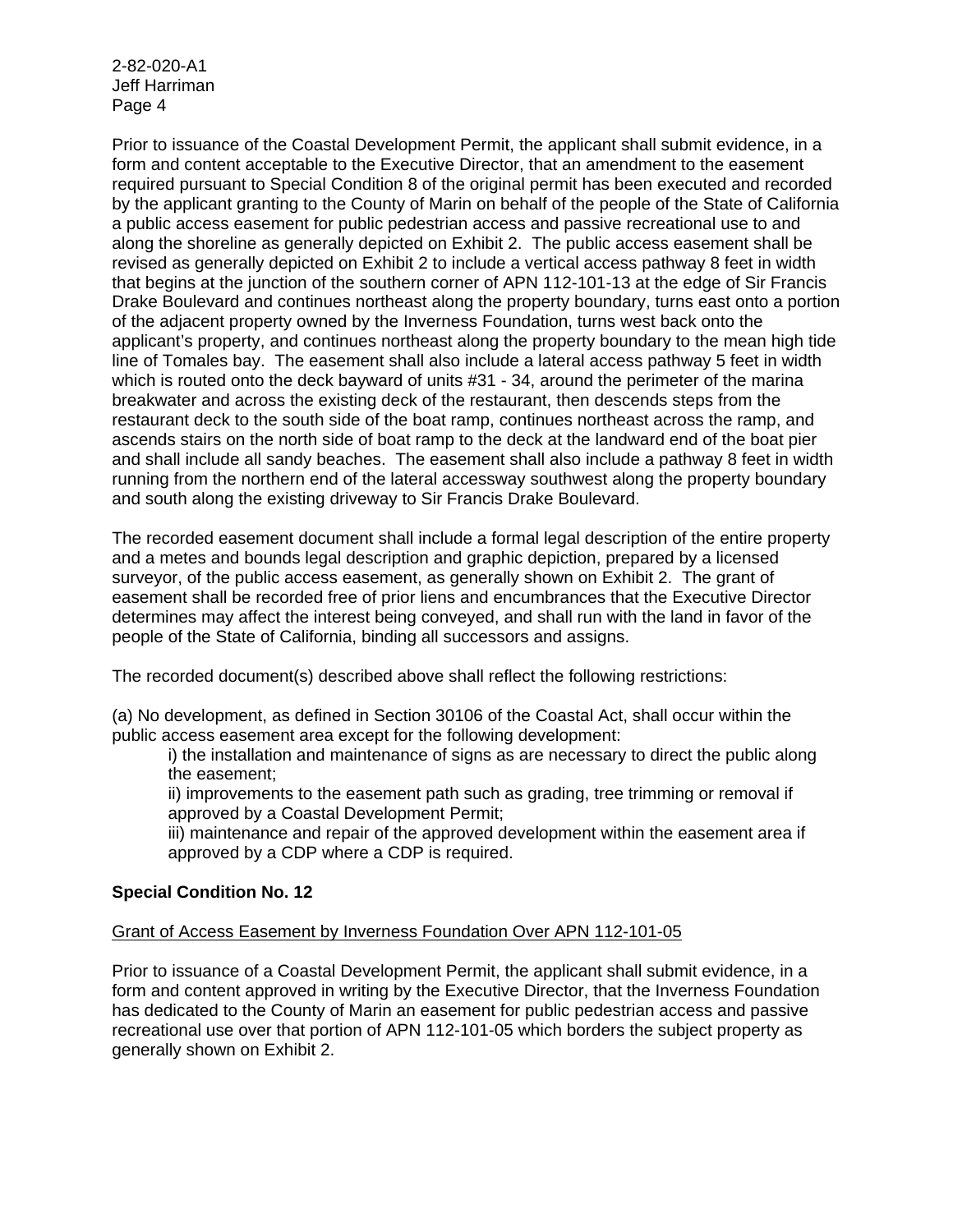The recorded easement document shall include a formal legal description of the entire property and a metes and bounds legal description and graphic depiction, prepared by a licensed surveyor, of the public access easement, as generally shown on Exhibit 2. The grant of easement shall be recorded free of prior liens and encumbrances that the Executive Director determines may affect the interest being conveyed, and shall run with the land in favor of the people of the State of California, binding all successors and assigns.

The recorded document(s) described above shall reflect the following restrictions:

1) No development, as defined in Section 30106 of the Coastal Act, shall occur within the public access easement area except for the following development:

a) the installation and maintenance of signs as are necessary to direct the public along the easement;

b) improvements to the easement path such as grading, tree trimming or removal if approved by a Coastal Development Permit.

# **Special Condition No. 13.**

## Condition Compliance

Effective upon Commission action and prior to commencement of development authorized by this Coastal Development Permit Amendment, or within such additional time as the Executive Director may grant for good cause, the applicant shall satisfy all requirements specified in the conditions hereto that the applicant is required to satisfy prior to issuance of this permit. Failure to comply with this requirement may result in the institution of enforcement action under the provisions of Chapter 9 of the Coastal Act.

## **Special Condition No. 14.**

## Debris Removal

All construction debris shall be removed from the site and disposed of at a lawful disposal site. Any construction debris that enters the waters of Tomales Bay shall be retrieved and lawfully disposed.

## **Special Condition No. 15.**

## Public Access Signage

By acceptance of this permit the applicant acknowledges the ability of the accepting agency to post signs on his property within and adjacent to the easement area, including along the deck and the shed, so as to facilitate the public's ability to locate and utilize the realigned accessway.

# IV. **FINDINGS AND DECLARATIONS**

The Commission hereby finds and declares as follows:

1. Site Description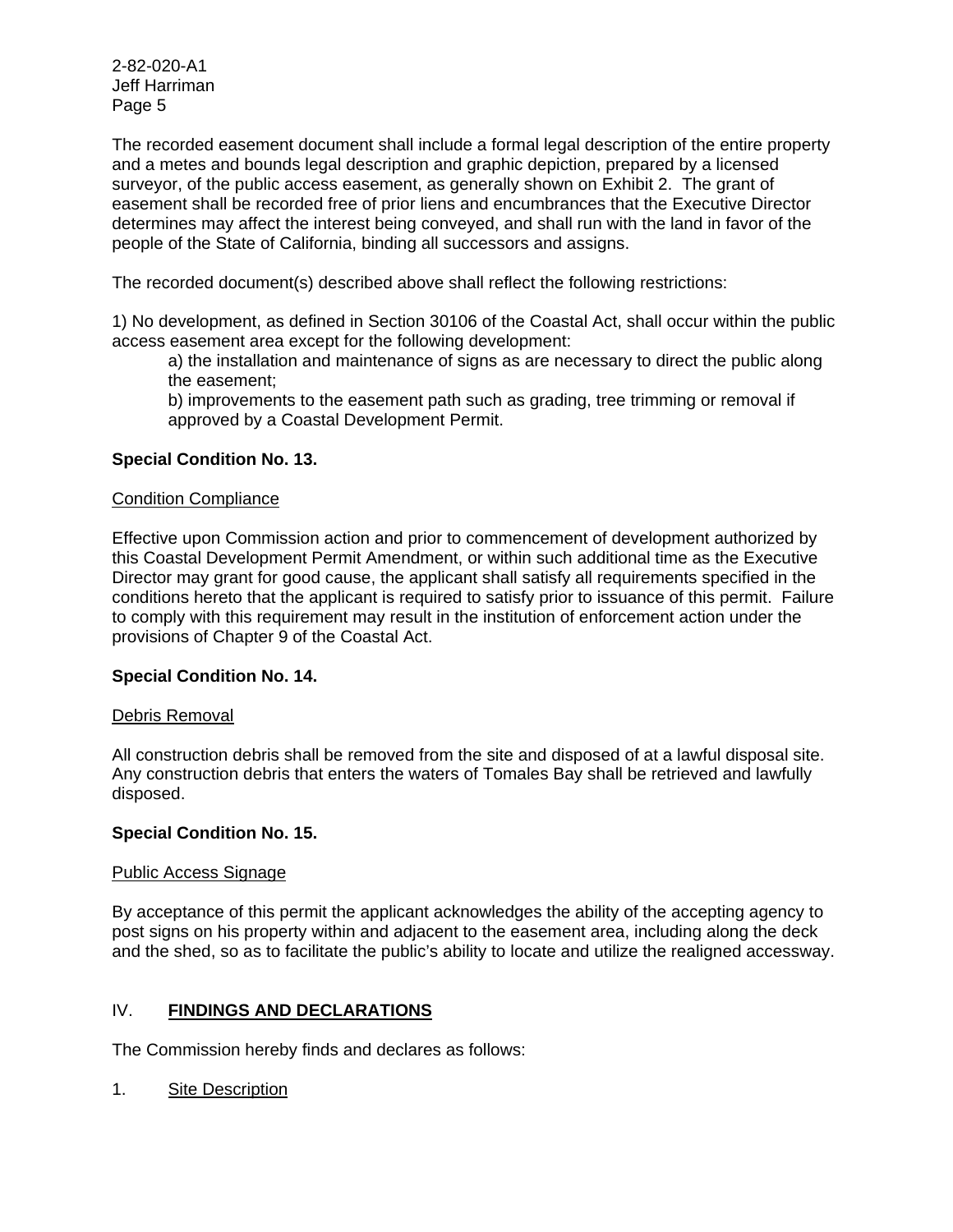The project site is on seven level parcels on the shore of Tomales Bay north of the village of Inverness in western Marin County, and currently consists of a 36-unit hotel, restaurant and marina with onsite parking. It has been a resort since the 1940's and was originally named the Golden Hinde Boatel, and is now operated as the Golden Hinde Inn and Marina. The resort is an approved visitor-serving, commercial recreational use in an area zoned Coastal, Resort Commercial Recreation (C-RCR). The current owner purchased the property in 2005.

## 2. Original Permit

The original permit approved by the Commission in June 1982 was for the remodeling of one building to create a 75-seat restaurant by converting four hotel units and constructing an 868 sq.ft. addition. Because the property is within the Commission's retained permit jurisdictional area, the permit contained a Special Condition to require an irrevocable offer to dedicate an easement for public access to and along the shoreline of Tomales Bay. The offer was accepted by Marin County in August 1982.

## 3. Alleged Violation

Development that encroaches on the public access easement consisting of the addition of a wooden deck on the east side of the "Bayview" building, a storage shed on the south side, and an aboveground propane tank has taken place without benefit of a coastal development permit. Although development has taken place prior to submission of this permit amendment application, consideration of the application by the Commission has been based solely upon the public access and public recreation policies of Chapter 3 of the Coastal Act. Approval of the permit amendment does not constitute a waiver of any legal action with regard to the alleged violation, nor does it constitute an admission as to the legality of any development undertaken on the subject site without a coastal permit.

## 4. Proposed Amendment

The proposed amendment seeks approval to reroute part of an existing public access easement pathway on the property, obtain after-the-fact approval of an existing deck and its modification to accommodate the access path, the addition of a new 96-sq.ft. deck to an existing hotel unit, addition of a new 64-sq.ft. roof at the end of the boat pier, and construction of a new outdoor fireplace and two new outdoor spas adjacent to an existing pool.

The amendment changes the approved access configuration slightly by routing it around an unpermitted propane tank, an unpermitted storage shed and over an unpermitted deck attached to an eight-unit hotel building.

The southern vertical portion of the existing easement path begins at the junction of the southern corner of APN 112-101-13 at the edge of Sir Francis Drake Boulevard and continues northeast along the Golden Hinde Inn's southeastern property boundary until it runs into the encroaching storage shed attached to the southeast side of the "Bayview" building. The proposed rerouted pathway would turn east at the shed onto the adjacent Dana Marsh property which is owned by the Inverness Foundation and includes public access to a restored wetland. The 8-foot wide path would continue parallel to their common property boundary for some 46 feet and then turn northwest back on to the Inn's property and continue along the property line to the mean high tide line of Tomales Bay. The Inverness Foundation agreed to this use of their property in a letter to the Commission dated January 24, 2008. Marin County has agreed to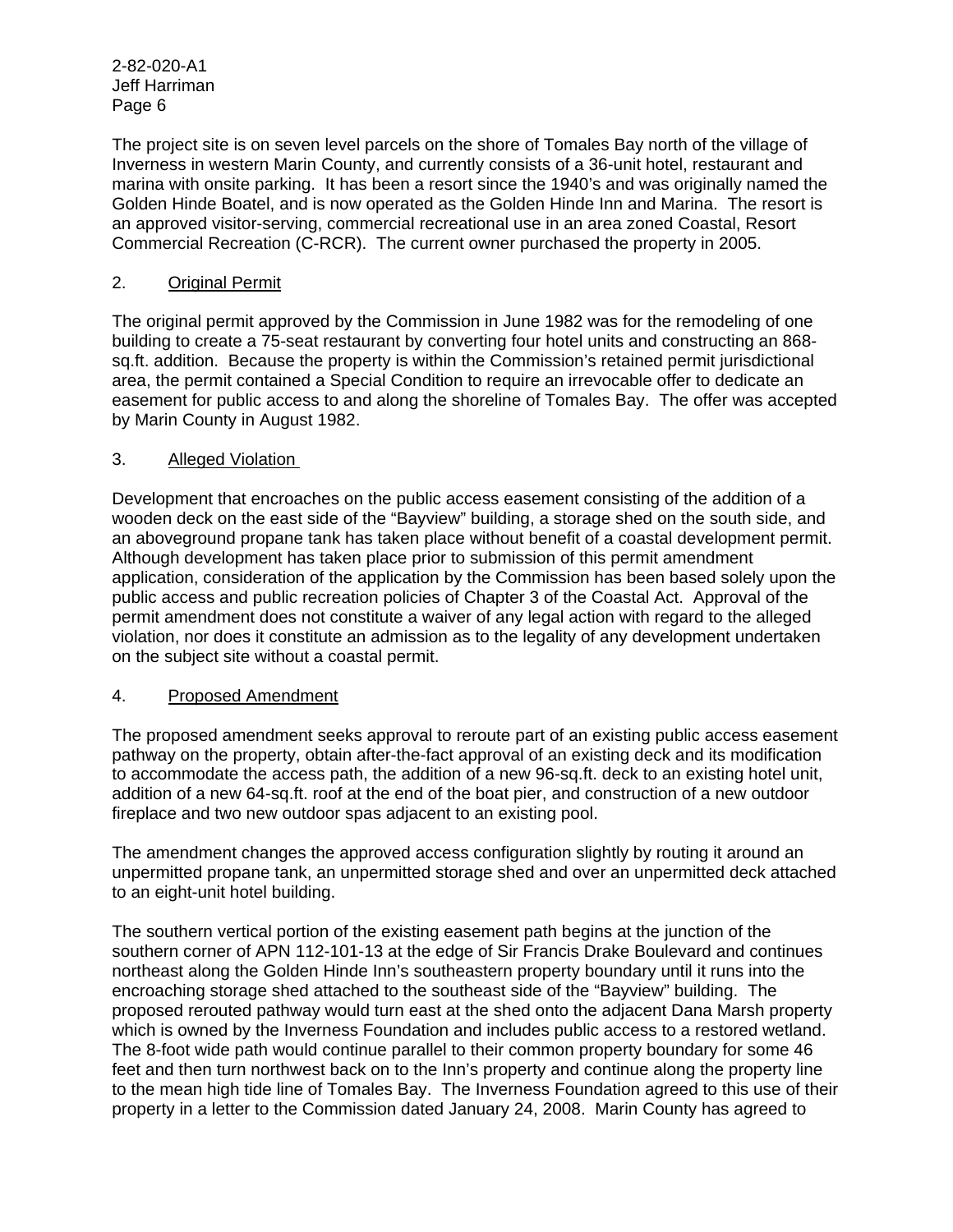directly accept the revised easement deeds and to produce and place coastal access signs on both the Golden Hinde and Dana Marsh properties.

The southern lateral portion of the existing easement would be revised to a 5-foot wide path beginning at the south-eastern corner of the property and climb proposed new stairs to the existing deck attached to the bay side of the Bayview building. The seaward five feet of the deck would stay the same except for the addition of a new railing on the seaward edge. The remaining deck area would be raised to the same level as the hotel units to provide a one-step vertical separation from the public access walkway and the level of the rest of the deck.

The proposed changes to the existing deck on the Bayview building would not increase the area of the deck, would not require any fill in the bay, and its modification is conditioned by Special Condition No. 14.

The northern portion of the lateral easement would remain the same and continue northwest along the Bay, around the perimeter of the marina breakwater and across the existing deck of the restaurant. It would then descend steps from the restaurant deck to the level of the south side of the boat ramp, proceed northwest across the ramp, and ascend stairs on the north side of boat ramp to the landward end of the boat pier, allowing access onto the sandy beach at the southern end of Chicken Ranch Beach.

The northern vertical portion of the existing easement is an 8-foot wide path running from the northern end of the lateral easement southwest along the property boundary until it runs into the encroaching propane tank. The proposed rerouted easement would turn south along the existing driveway to Sir Francis Drake Boulevard.

The proposed amendment as conditioned will remedy the violation and restore the public's unimpeded access to and along the shoreline.

The amendment request also includes new development on pre-existing structures. These are the addition of a new 96-sq.ft. wooden deck to an existing hotel unit, a new outdoor fireplace and two new outdoor spas on the existing pool deck, and a new 64-sq.ft. roof at the end of the boat pier.

The new 8-ft. by 12-ft. wooden deck to be added to hotel unit no. 15 is similar in design and materials to others attached to hotel units that already exist on the property. It is at ground level and set back from the accessway along the Bay. The outdoor fireplace and spas are standard amenities that will be set into the existing concrete deck of the existing swimming pool. They are surrounded by existing structures and do not impede the accessway or obstruct views of Tomales Bay.

Only the roof to be added to the end of the pier falls under Section 13253 (b) because it is located over the waters of Tomales Bay. It is a small, open, flat-roofed structure intended to provide a small area of shade. Its wood and green metal materials match the rest of the resort development. It does not increase the shading of the surface of Tomales Bay and as viewed from the Bay would be an insignificant addition. The Commission therefore finds that the amendment, as conditioned, is consistent with the development policies of Coastal Act Section 30106.

## 5. Public Access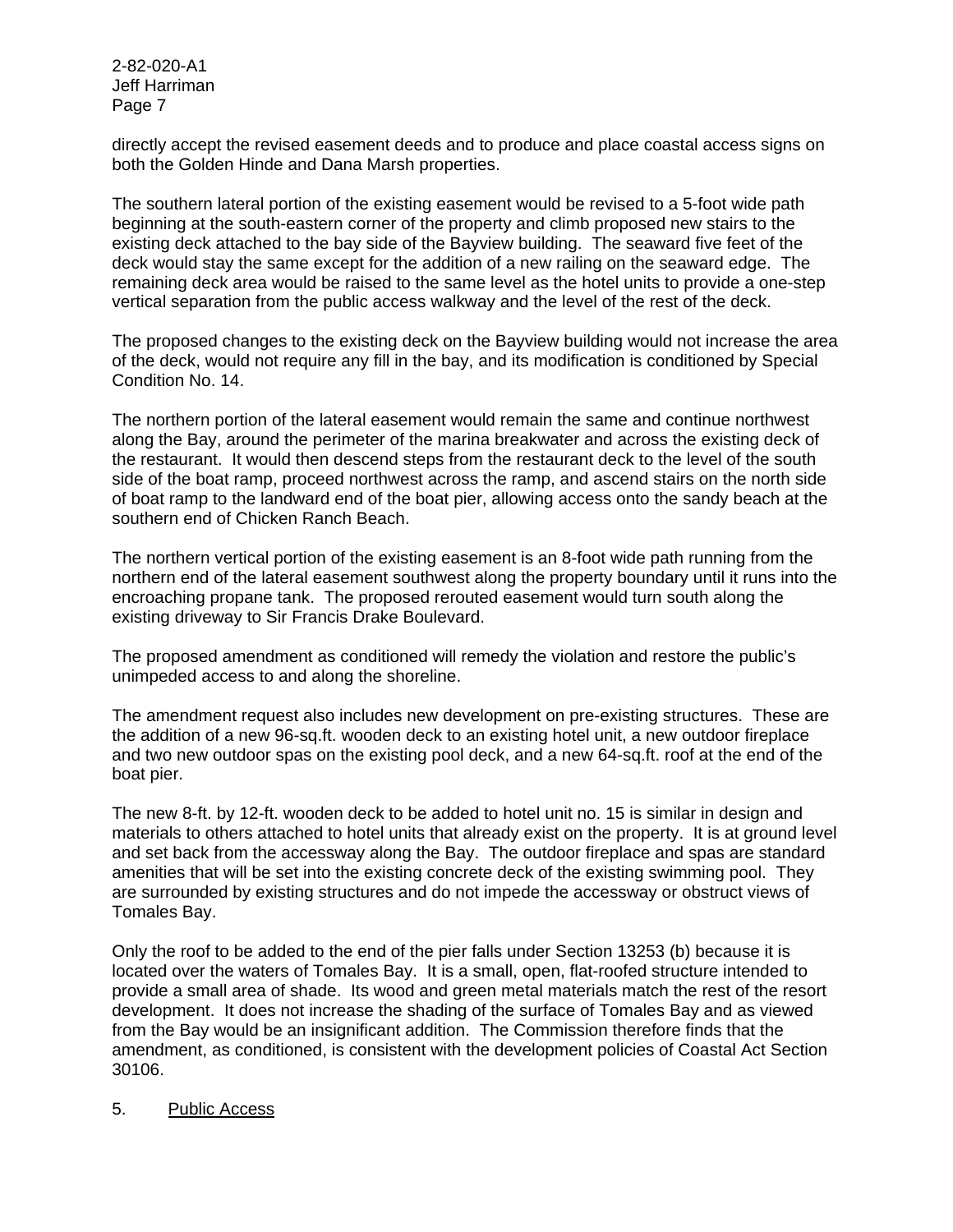Section 30210 requires in applicable part that maximum public access and recreational opportunities be provided when consistent with public safety, private property rights, and natural resource protection. Section 30211 requires in applicable part that development not interfere with the public's right of access to the sea where acquired through use (i.e., potential prescriptive rights or rights of implied dedication). Section 30212 requires in applicable part that public access from the nearest public roadway to the shoreline and along the coast be provided in new development projects, except in certain instances, such as when adequate access exists nearby or when the provision of public access would be inconsistent with public safety.

Public access has long been available at the Golden Hinde Inn and Marina site. The project as originally approved, with the public access walkway required by Special Condition No. 8, resulted in an increase in the public's access to the shore.

The proposed amendment will remedy a violation within the existing access easement by formalizing a route around permitted development and permit the installation of signs directing the public to and along the trail. Re-routing the easement by a few feet around and onto these developments would not hinder the ability of the public to access the beach or walk along the beach. The majority of the re-routed trail is unchanged and where it is changed, it is equal to or better than the original by providing an all-weather surface for the pathway. Re-routing of the easement will facilitate the opening of the easement by the County of Marin Parks and Open Space division, and the ability to place access signs along the route, as required by Special Condition No. 15, will enhance the public's use and enjoyment of the easement.

The Commission therefore finds that the project, as conditioned, is consistent with the public access policies of Coastal Act Sections 30210, 30211, and 30212 requiring that public access opportunities be protected and maximized.

## 6. Visual Resources

Section 30251 of the Coastal Act states in part that visual qualities of coastal areas, including views of the beach and ocean, shall be considered and protected.

A roof would be added to the end of the pier over the waters of Tomales Bay. The Marin County Community Development Agency approved the design in a Design Review Clearance Determination dated January 30, 2008. The roof only extends over the end of the existing structure and would not significantly increase shading of the water. The plan calls for 4-in. by 4 in. wooden posts and an 8-ft. by 8-ft. matt green, flat metal roof. These materials match the existing pier and marina in color and style, and would not alter the visual character of the site or views of or from Tomales Bay. The Commission therefore finds that the project, as conditioned, is consistent with the scenic and visual policies of Coastal Act.

# 7. Water Quality

Section 30231 of the Coastal Act states in part that the quality of coastal waters shall be maintained and adverse effects minimized. Special Condition No. 4 requires that construction debris be removed from the site and disposed of in a lawful manor, and that any construction debris entering the waters of Tomales Bay be retrieved and lawfully disposed. The Commission therefore finds that the project, as conditioned, is consistent with the water quality policies of Coastal Act.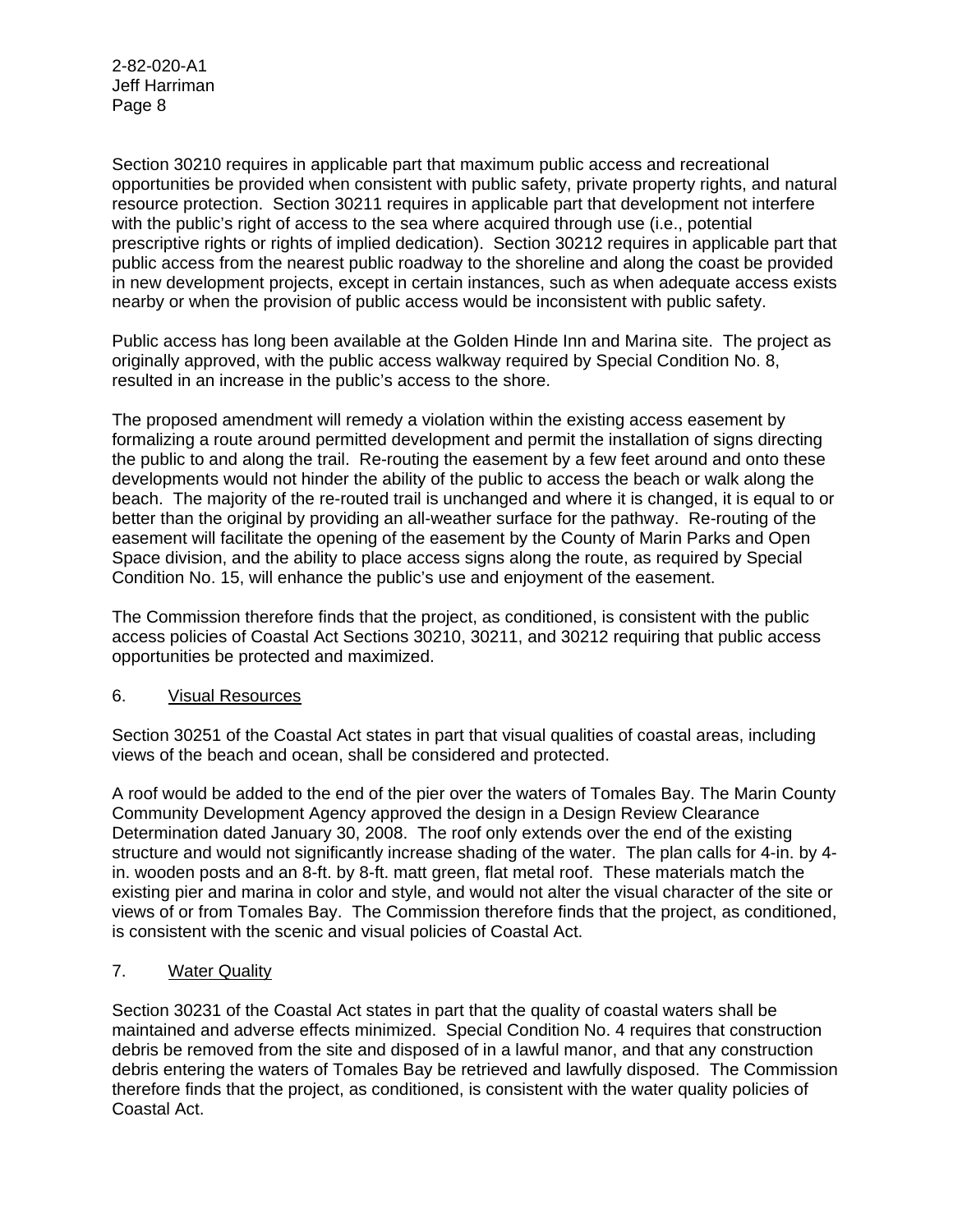## 8. California Environmental Quality Act (CEQA)

Section 13096 of the California Code of Regulations requires Commission approval of Coastal Development Permit applications to be supported by a finding showing the application, as conditioned by any conditions of approval, to be consistent with any applicable requirements of the California Environmental Quality Act (CEQA). Section 21080.5(d)(2)(A) of CEQA prohibits a proposed development from being approved if there are feasible alternatives or feasible mitigation measures available, which would substantially lessen any significant adverse impact which the activity may have on the environment.

The proposed amendment has been conditioned to be found consistent with the policies of the Coastal Act and to minimize all adverse environmental effects.

Mitigation measures have been imposed requiring all construction debris, including any floating debris, be removed from the site and properly disposed.

As conditioned, there are no feasible alternatives or feasible mitigation measures available, beyond those required, which would substantially lessen any significant adverse impact, which the activity may have on the environment. Therefore, the Commission finds that the proposed amendment, as conditioned to mitigate the identified impacts, can be found consistent with Coastal Act requirements to conform to CEQA.

## EXHIBITS:

Exhibit 1 Coastal Development Permit 2-82-020, dated August 25, 1982.

Exhibit 2 Exhibit showing existing and revised easement areas for The Golden Hinde Inn. Exhibit 3 Inverness Foundation letter supporting Amendment application, dated January 24, 2008.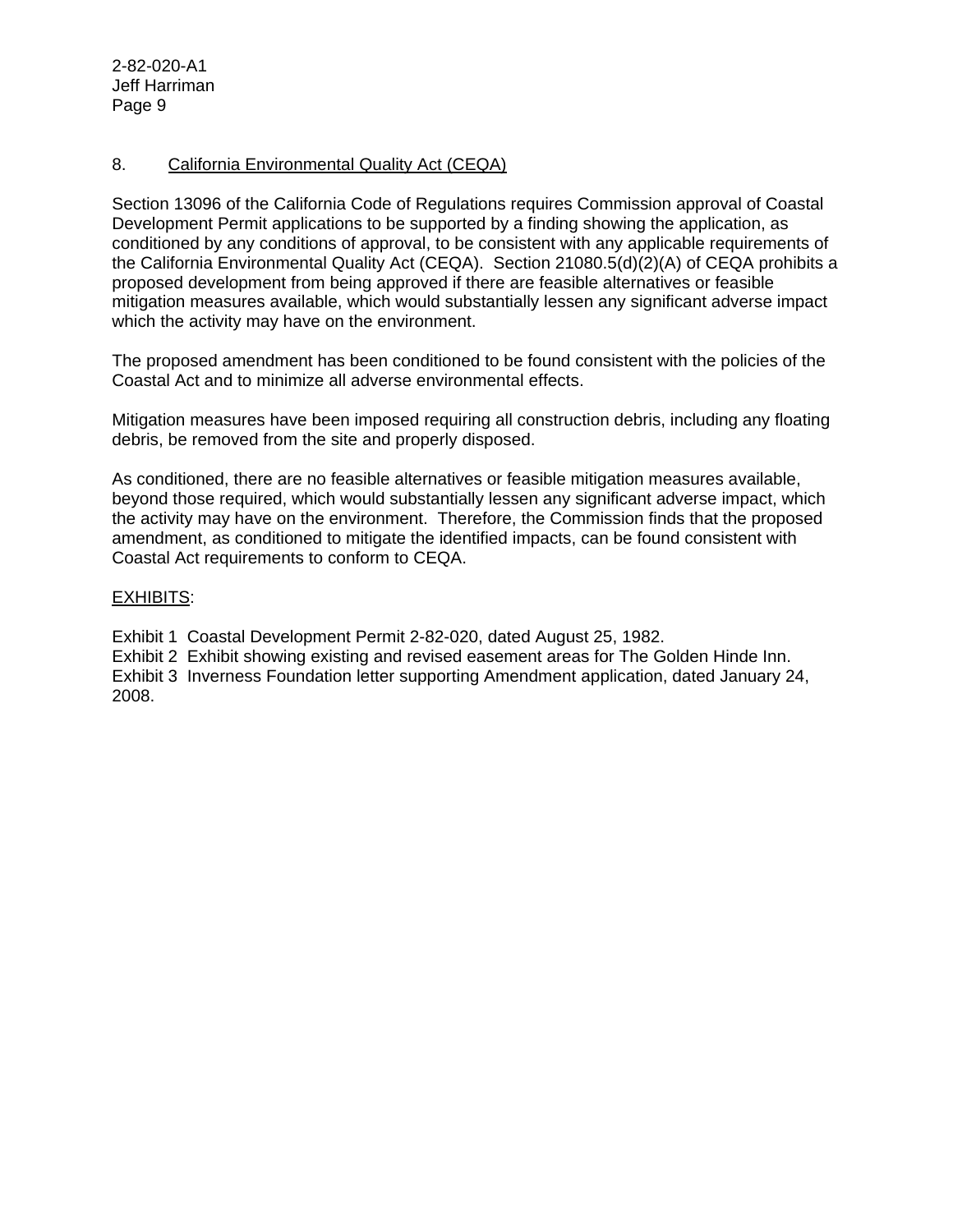State of laborate a capacity and covernor

Worth Central District

additional carde's commission b (THuwali) steel 4th Hour- $25410408$   $-400000$   $-9400$ 

CANTAL UNICLOMENT PERMIT NO. 2-82-20

Page 1 of  $3$ 

 $\sim$  June 2, 1982 The California Coastal Commission granted to

Golden Hinde Boatel<br>this permit for the sevelopment detribed relow, subject to the attached Standard and Goecial conditions.

12938 Sir Francis Drake Boulevard, Inverness, Project Location: Tomales Bay, Marin County (Assessor Parcel No. 112-101-01, 02, 03).

Project Description: Conversion of four motel units and construction of an 868 square foot addition to accommodate a 75 seat restaurant. Project includes upgrading of septic system.

Standard Conditions: See page 2.

Special Conditions: See pages 2 and 3.

issued on behalf of the California Coastal Commission

by MICHAEL L. FISCHER Executive Director

anf F-Les

Steven F. Scholl North Central Coast District Manager

Exhibit I **Application No.** 2-82-020-AI (GOLDEN HINDE INN & MARINA) Coastal Development Permit 2-82-020, dated August 25, 1982 (Page 1 of 3)



ACKNOWLEDGENTIT

The undersigned permittee acknowledges receipt of this permit and acrees to abide by all terms and come tions thereor.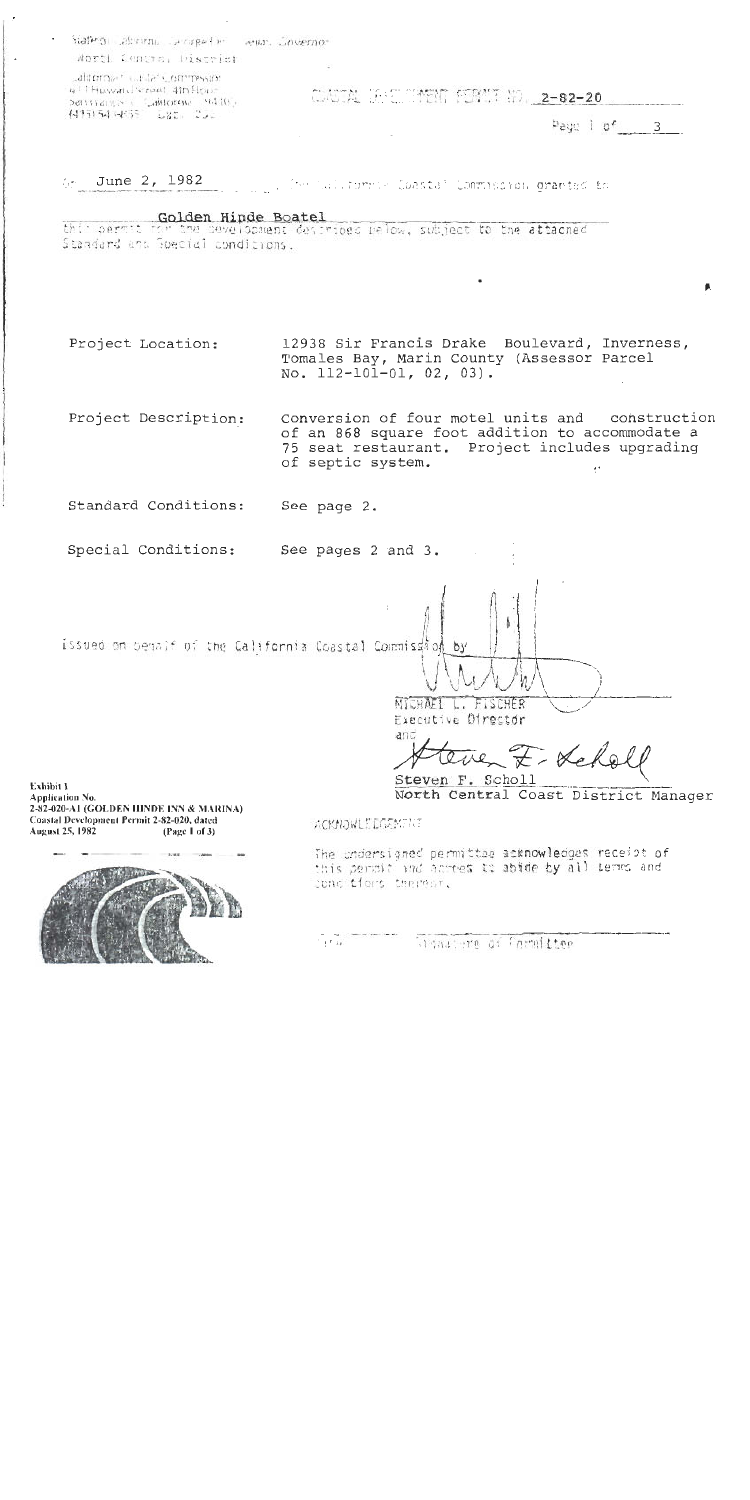Coastal Development Fermit Page 2 of  $\frac{3}{2}$ 

 $2 - 82 - 20$ Application No.

#### STANDARD CONDITIONS:

- 1. Notice of Receipt and Acknowledgement, The permit is not valid and construction shall not commence until a copy of the permit, signed by the permittee or authorized agent, acknowledging receipt of the permit and acceptance of the terms and conditions, is returned to the Commission office.
- 2. Expiration. If construction has not commenced, the permit will expire two vears from the date on which the Commission voted on the apolication. Construction shall be sursued in a diligent manner and completed in a reasonable period of time. Application for extension of the permit must be made prior to the expiration date.
- 3. Compliance. All construction must occur in strict compliance with the proposal as set forth in the application for permit, subject to any special conditions set forth below. Any deviation from the approved plans must be reviewed and approved by the staff and may require Commission approval.
- Interpretation. Any questions of intent or interpretation of any condition 4. will be resolved by the Executive Director or the Commission.
- 5. Inspections. The Commission staff shall be allowed to inspect the site and the development during construction, subject to 24-hour advance notice,
- 6. Assignment. The permit may be assigned to any qualified person, provided assignee files with the Commission an affidavit accepting all terms and conditions of the permit.
- 7. Terms and Conditions Run with the Land, These terms and conditions shall be perpetual, and it is the intention of the Commission and the permittee to bind all future owners and possessors of the subject property to the terms and conditions.

#### SPECIAL CONDITIONS:

3. Public Access. Prior to the issuance of a permit, the Executive Director shall certify in writing that the following condition has been satisfied. The applicant shall execute and record a document, in a form and content approved in writing by the Executive Director of the Commission, irrevocably offering to dedicate to a public agency or a private association approved by the Executive Director, an easement for public access and passive recreational use to and along the shoreline. The easement shall include a pathway 8 feet in width that begins at the junction of the southern and western property lines at the edge of Sir Francis Drake Boulevard and ocntinues to the toe of the bank of Tomales Bay as shown on the drawin entitled Golden Hinde Boatel as prepared by Ronald L. Casassa and dated May 15, 1982 The easement shall also include that portion of the parcel from the toe of the bank to the mean high tideline, 5 feet in width along the perimeter of the marina basin as measured from the inboard side of the seawall; on the northern portion of the property, the area from the mean high tide line to 25 feet inland from the daily high water line, and a pathway 8 feet in width from the lateral accessway to Sir Francis Drake Boulevard along and parallel to the northern property line. The easement is shown generally on Exhibit A. Exhibit 1

**Application No.** 2-82-020-A1 (GOLDEN HINDE INN & MARINA) Coastal Development Permit 2-82-020, dated **August 25, 1982**  $(P<sub>2</sub> c 2 of 3)$ 

 $\mathcal{L}(\mathcal{E})$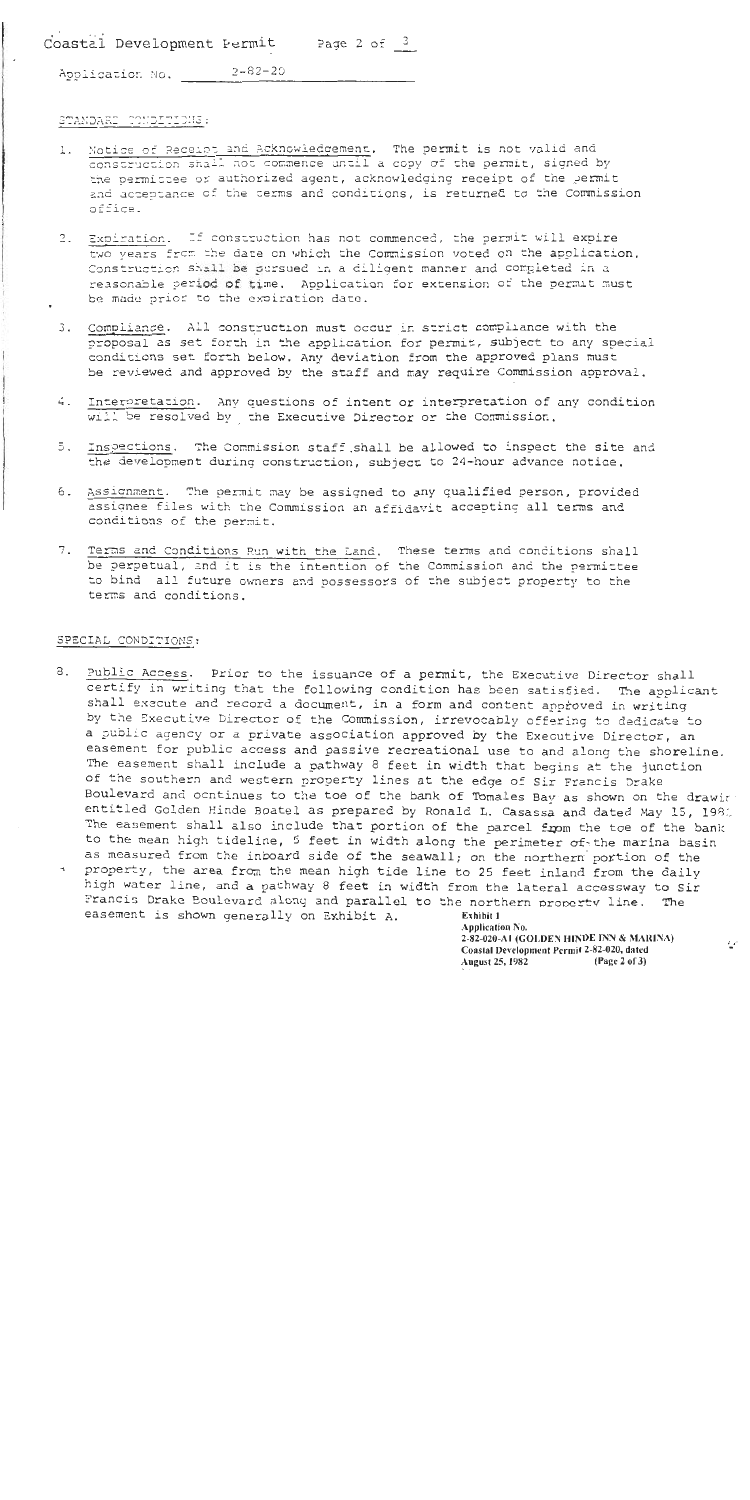The offer shall run with the land in favor of the People of the State of California, binding successors and assigns of the applicant or landowner. The offer of dedication shall be irrevocable for a period of 21 years, such period running from the date of recording.

- 9. Waiver of Liability. Prior to the issuance of a coastal development permit, the applicant shall submit to the Executive Director a deed restriction for recording free of prior liens except for tax liens, that binds the applicant and any successors in interest. The form and content of the deed restriction shall be subject to the review and approval of the Executive Director. The deed restriction shall provide:
	- that the applicants understand that the site is subject to  $(a)$ extraordinary hazard from earthquakes and waves during storms and the applicants assume the liability form those hazards;
	- $(b)$ the applicants unconditionally waive any claim of liability on the part of the Commission or any other regulatory agency for any damage from such hazards; and
	- (c) the applicants understand that construction in the face of these known hazards may make them ineligible for public disaster funds or loans for repairs, replacement or rehabilitation of the property in the event of earthquakes or storm damage.
- 10. Prior to the commencement of construction, the applicant shall submit to the Executive Director a determination from the State Lands Commission that:
	- (a) No State lands and/or lands subject to the public trust are involved in the development; or
	- $(b)$ State lands and/or lands subject to the public trust are involved in the development and all necessary authorizations required by the State Lands Commission have been obtained; or
	- (c) State Lands and/or lands subject to the public trust may be involved in the development, but pending a final determination, an agreement has been made with the State Lands Commission forthe project to proceed without prejudice to that determination.
- 11. Prior to the issuance of a coastal permit, the applicant shall demonstrate conforman with all wastewater treatment system specifications as prescribed in Marin County Conditional Use Permit 3987 granted April 30, 1982.

Exhibit 1 **Application No.** 2-82-020-A1 (GOLDEN HINDE INN & MARINA) Coastal Development Permit 2-82-020, dated **August 25, 1982**  $(Page 3 9 3)$ 

 $\sim$ 

 $\mathbb{L}^*$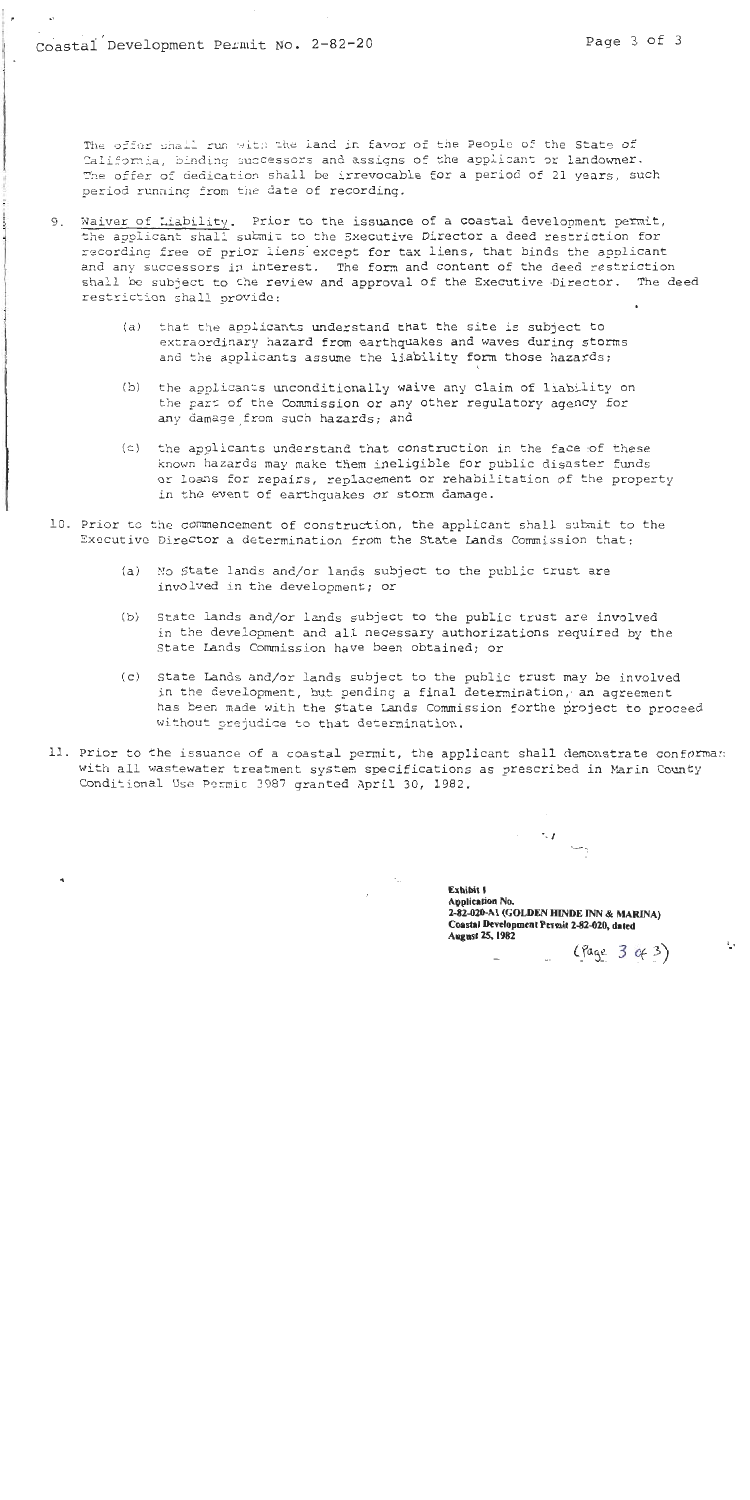

Technical Services Division - GIS Unit<br>California Coastal Commission

All Locations Approximate, For Illustrative Purposes Only. Source, Marin County, 2008.

Not To Scale

Exhibit 2 Application No. 2-82-020-A1 (GOLDEN HINDE INN & MARINA) Exhibit showing existing and revised easement areas for The Golden Hinde Inn